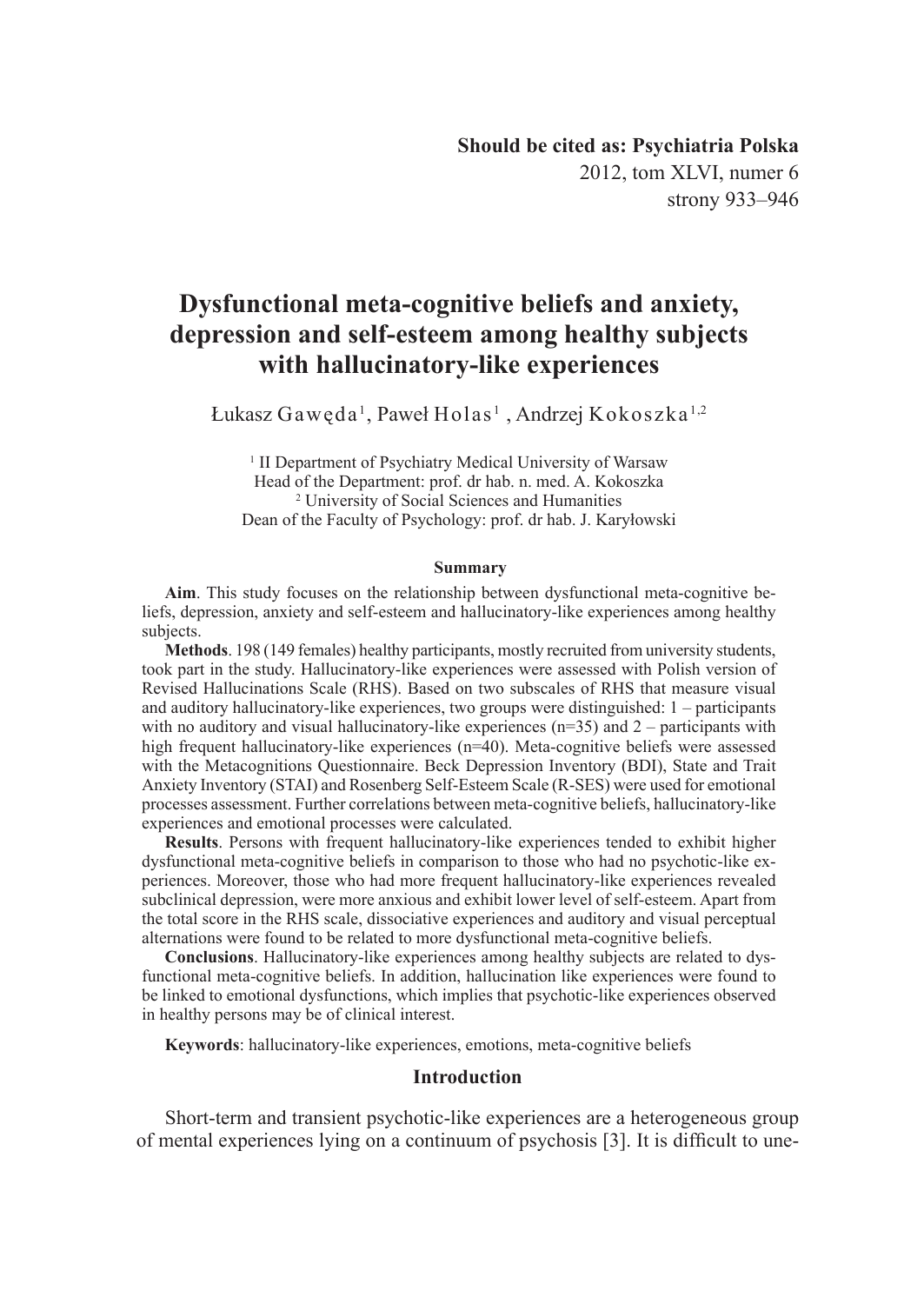quivocally define psychotic-like experiences. Researchers refer to such concepts as perceptual aberrations, unusual thinking styles, altered states of consciousness [5], or hallucinatory-like experiences.

The occurrence of single psychotic symptoms in general population is now well documented [1]. In the study of Romme et al [2] from the 173 people experiencing auditory hallucinations as many as 78 did not seek psychiatric help and had never been treated psychiatrically. Van Os et al [3] conducted a clinical interview on a sample of 7076 individuals from the general population. Results of the study indicate the presence of auditory hallucinations that had no clinical significance in approximately 6.2% people. In addition, 1.7% of those persons experienced auditory hallucinations similar to those observed in the clinical context.

Also, recent studies conducted in Poland [4] indicate the occurrence of visual hallucinatory-like experiences in persons psychiatrically untreated (n = 213). 21% of the subjects reported incidence of experiencing "seeing shapes and shades, when they were not present", and 7.1% of those persons experienced seeing human face, while in reality it was not present.

The most commonly examined hallucinatory-like experiences are the auditory ones. In the study of Bentall and Slade [6], 17.7% of students answered positively to the question "Have you ever heard a voice that utters your thoughts?". Similar results were obtained by other researchers [7, 8]. Using the Revised Hallucination Scale by Morrison, which assesses hallucinatory-like-experiencers, Gawęda and Kokoszka [4] obtained comparable results. 21.6% of people admitted that they happened to hear the voice uttering their thoughts out loud. However, only 1.4% of those persons admitted that this experience is present in their lives very often, for the rest of the people it was a rare experience.

Studies on psychotic-like experiences in the general population are motivated by looking for factors that predispose to psychosis. The study results show however, that not all psychotic-like experiences are associated with risk of developing psychosis [9], which may suggest that the mere presence of such experiences is not a sufficient factor for the development of psychosis [10].

A significant contribution to the understanding of factors predisposing to the development of psychosis have the cognitive concepts. According to them, psychotic -like experiences in themselves are not significant risk factors for the development of psychosis. The key to the development of the discomfort associated with these experiences are the assigned to them dysfunctional meanings [11, 12]. Dysfunctional ways of assigning meaning to thought content processes may as a result, in accordance with cognitive concepts, lead to delusions and hallucinations.

According to the cognitive concepts, hallucinations are caused by incorrect, external attribution (e.g. foreign powers) of internal psychological states (e.g., intrusive thoughts) [13]. There is empirical evidence supporting this hypothesis, both among people with schizophrenia who have auditory hallucinations [14, 15, 16], as well as among healthy persons having hallucinatory-like experiences [17, 18]. Morrison, Haddock and Tarrier [19] hypothesized that in the process of erroneous attribution the metacognitive beliefs are involved and that they are also important in developing and/ or maintaining hallucinations. These beliefs are the judgment and the knowledge that a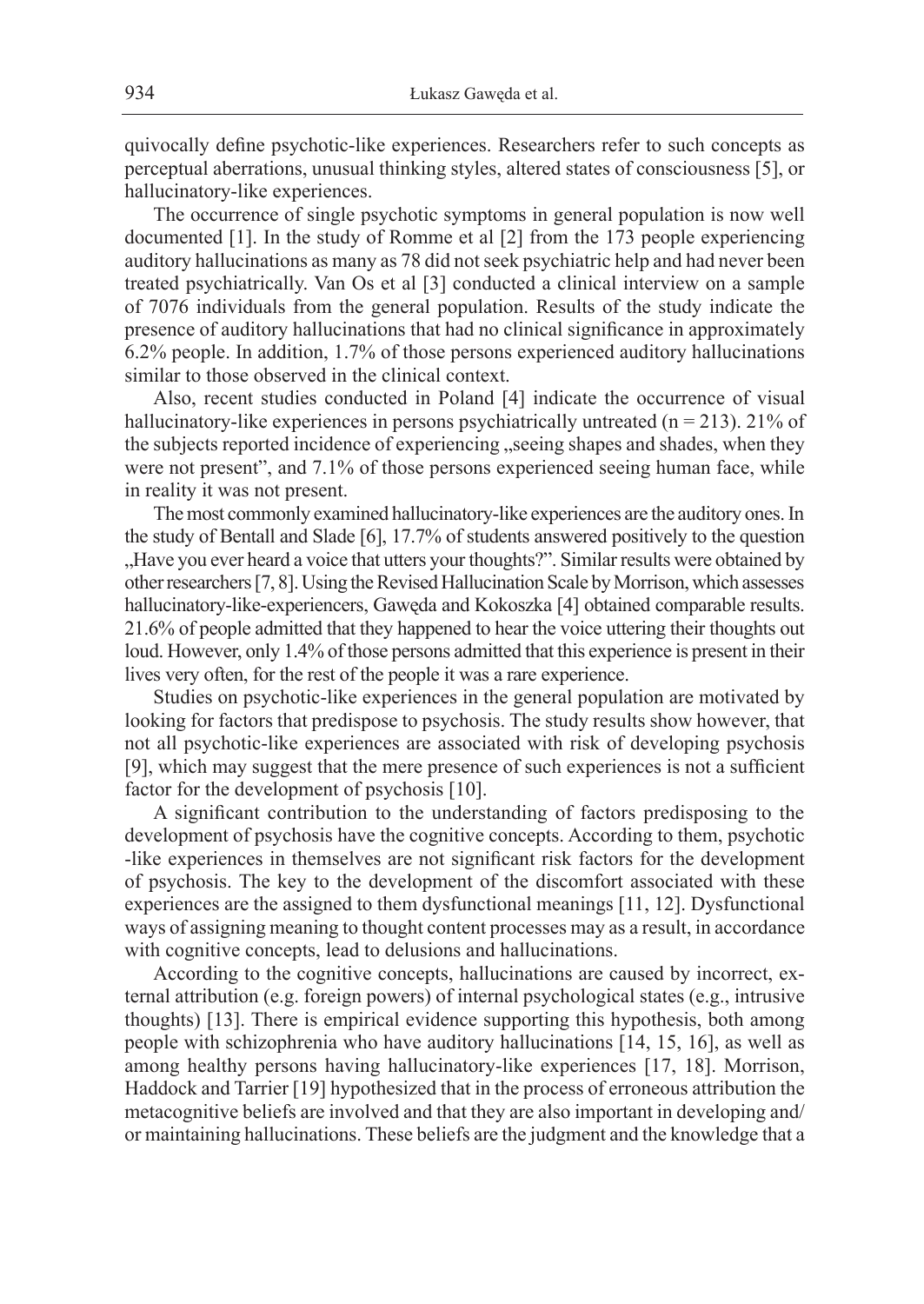person has about his/her own cognitive processes [20]. In other words, metacognitive beliefs are responsible for assigning meanings to one own mental processes. Morrison, Haddock and Tarrier [19] believe that perceiving dissonance between intrusive mental experience (e.g., the intrusive thought,  $\Lambda$  hate him") and dysfunctional metacognitive beliefs (e.g.,  $\mu$  should control my own thoughts") is a source of distress. According to the authors' hypothesis, this distress is reduced by an external attribution (It is not me thinking that  $\overline{N}$  hate him" - it is a voice that says,  $\overline{N}$  hate him").

Although preliminary studies suggest the importance of dysfunctional metacognitive beliefs in auditory hallucinations and hallucinatory-like experiences, to date it has been failed to clearly identify which of metacognitive beliefs play a major role in them. Morrison and Wells [21] using the Meta-Cognitions Questionnaire [20] have indicated that people with diagnosed schizophrenia, who experience auditory hallucinations, achieve higher results in comparison with a group of people with schizophrenia who do not experience voices and with a group of healthy subjects, on a scale of beliefs about the uncontrollability of their thoughts, positive beliefs about worry and characterized by beliefs of low cognitive confidence. Baker and Morrison [22] demonstrated the presence of more severe, dysfunctional beliefs about worry ("Worrying helps me avoid difficulties in the future") in patients experiencing hallucinations compared to people who did not have them. Dysfunctional metacognitive beliefs were also observed among healthy individuals who showed a predisposition to hallucinatory-like experiences [23, 24]. Interesting, confirming the hypothesis of the role of dysfunctional metacognitive beliefs in the erroneous attribution, are the results of the study by Laroi and colleagues [23] showing the relationship between beliefs about cognitive confidence and about the ability to control own thoughts with false attribution in subjects having hallucinatory-like experiences. It seems, therefore, that these two groups of metacognitive beliefs may be the most important for the formation and/or maintenance of hallucinations and experiences similar to them. So far, however, it has been failed to clearly determine whether there is a specific profile of dysfunctional metacognitive beliefs that predispose to them.

It was also found that - apart from the cognitive processes - emotional processes are strongly associated with experiencing hallucinations [25]. Emotional dysfunctions can precede their occurrence [9, 26, 27] and may accompany the experience of hearing voices [28]. Intensification of anxiety [29] and depression may precede psychotic symptoms. In addition, some authors report that low self-esteem, which is often seen in people experiencing hallucinations [52], may be associated with an increased risk of psychotic episode [30].

Intensification of emotional dysfunctions was observed in individuals exhibiting psychotic-like experiences. These individuals are characterized by a higher levels of anxiety and depression [31]. Some reports also suggest relationship of low self-esteem with hallucinatory-like experiences [32].

Concluding, hallucinatory-like experiences in healthy persons are associated with (meta) cognitive and emotional dysfunctions, similar to those found in clinical syndromes. Still, however, little is known whether there is a specific group of metacognitive beliefs, which is associated with hallucinatory-like experiences.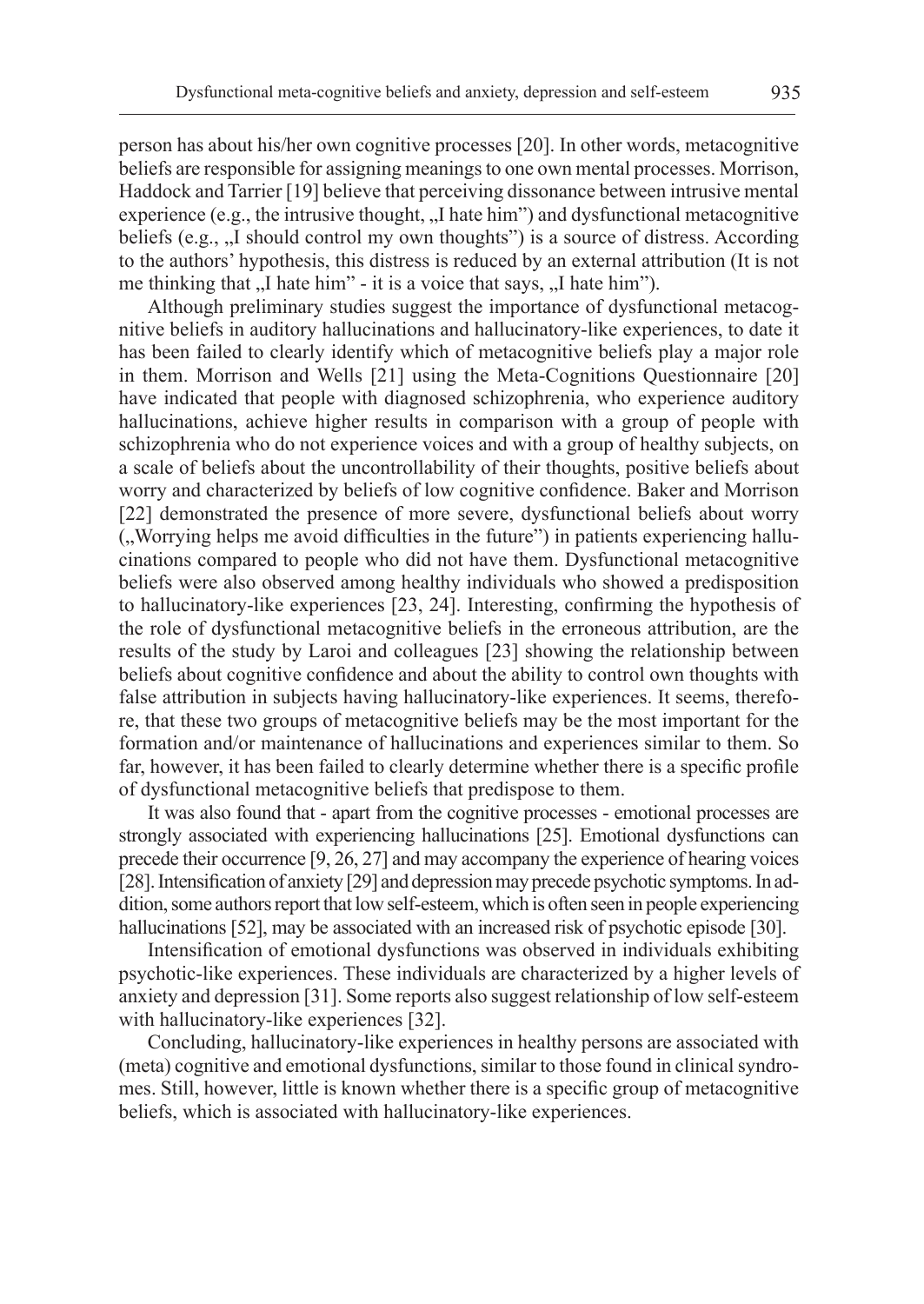### **Aim**

The main aim of the study was to determine the differences in metacognitive beliefs and emotional variables (severity of anxiety, depression and self-esteem) between psychiatrically untreated persons who do not have auditory and visual hallucinatory-like experiences, and those who have such experiences quite often. Moreover, the aim of this study was to determine relationships of dysfunctional metacognitive beliefs and emotional variables with various hallucinatory-like experiences .

## **Material and method**

### Participants of the study

The study involved 198 people (149 females), who had never been treated psychiatrically. Most of the persons were recruited for the study from university students (stationary and non-stationary mode). The mean age of the sample was  $24.63$  years (SD = 6.68), while the mean number of years of education, including higher education, was 14.28 years (SD  $= 1.75$ ). After giving consent to participate in the study, the participants anonymously and voluntarily completed the set of questionnaires (approx. 30 min.). The study was approved by the Bioethical Committee of the Medical University of Warsaw.

## Division of the studied group and methodology

The purpose of the division of the studied group was to create two extreme subgroups in terms of the severity of occurrence of hallucinatory-like experiences. Only for two types of hallucinatory-like experiences it was possible to distinguish one subgroup of persons who had never experienced them, and a second subgroup that experienced them quite frequently.

To identify the subgroups, the following experiences were selected - auditory and visual perceptual aberrations and auditory hallucinatory-like experiences. The experiences chosen to divide the groups are the closest to hallucinations. Below is the description of the two subgroups. The group without hallucinatory-like experiences was selected on the basis of the result of 12 points, which indicates that these persons acknowledged that such psychic phenomena had never occurred in them. People in whom the discussed experiences occurred were selected from among those receiving scores above 66 percentile.

However, the RHS scale contains two additional subscales (RHS scale description below). Therefore, an additional analysis of correlations was conducted of all subscales of RHS with metacognitive beliefs and emotional variables.

### Persons with high incidence of hallucinatory-like experiences

People in this group accounted for 15.4% of the studied population (9 males and 31 females). Mean total score for the two subscales of RHS - auditory and visual perceptual aberrations and auditory hallucinatory experiences - was 20.25 points.  $(SD = 2.40)$ . The mean age of the group was 24.6 years  $(SD = 7.6)$  and mean years of education-  $14.30$  (SD = 1.75).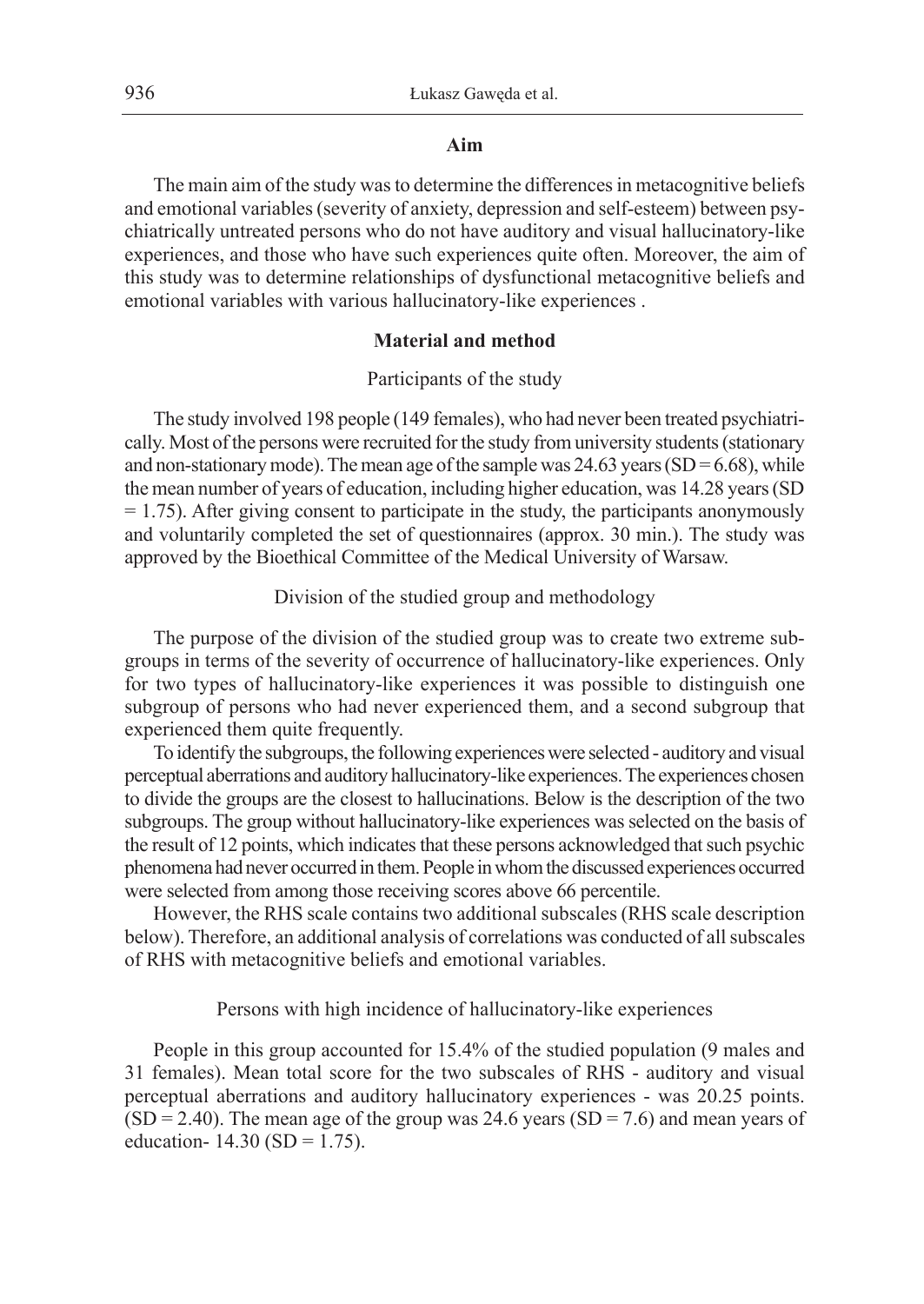## Persons without hallucinatory-like experiences

This group consisted of 17.9% of all persons (6 males and 29 females). People in this group received mean total score for the two subscales of RHS - auditory and visual perceptual aberrations and auditory hallucinatory-like experiences - equal to 12 points (SD = 0). Mean age of the group was  $26.17$  years (SD = 6.26) and the mean duration of education - 14.66 years (SD = 1.67).

## Tools

The following set of questionnaires was used in the study:

- 1. Polish version of the Revised Hallucination Scale [4]. This scale is used to examine the incidence of visual and auditory hallucinatory-like-experiences. It was established on the basis of the most frequently used scale to study the experienced hallucinations among healthy people - Launlay-Slade Hallucinatory Scale [33]. The tool consists of 24 questions, which are answered on a 4-point scale denoting the frequency of hallucinatory-likeexperiences (1-never, 2-sometimes, 3-often 4-almost always). In a study of psychometric properties of Polish version of the RHS scale, carried out by our team [4], four factors were identified: 1 - Imagery vividness, 2 - Auditory and visual perceptual anomalies, 3 - Experience of dissociation, 4 - Auditory hallucinatory-like-experiences. The scale has good psychometric properties (Cronbach's alpha ranging from 0.7 to 0.88).
- 2. The Meta-Cognitions Questionnaire, MCQ [20]. This scale allows for examination of metacognitive beliefs, which are often defined as "cognition about cognition". The scale consists of 65 items constituting 5 separate subscales: 1) Positive worry beliefs, example "Worrying helps me sort out things in my mind", 2) Beliefs about uncontrollability and danger, example: "My worry is dangerous for me" and 3) Beliefs about cognitive confidence, example: "I have little trust in my memory to words and names", 4) General negative beliefs, including a sense of responsibility, superstition, punishment, example: "If I do not stop to worry, the fears will become real", 5) Cognitive self-consciousness; example  $\,$ , I pay a lot of attention to how my mind works  $\,$ .
- 3. Beck Depression Inventory (BDI) [34]. This self-report scale was used to examine severity of depression symptoms. The result over 9 points indicates a slight depressive episode.
- 4. State-Trait Anxiety Inventory (STAI) [35]. The scale is used to assess anxiety as a state and as a trait. The first subscale serves to assess severity of experiencing anxiety at the moment the test (20 questions), the second assesses the subject's readiness to respond by anxiety (20 questions).
- 5. Rosenberg's Self-Esteem Scale (R-SES) [36]. This tool allows for testing selfesteem. The scale consists of 10 questions to which person examined responds on a 4-point scale from 1 (strongly agree) to 4 (strongly disagree).

## **Results**

Distribution of most of the measured variables in the sample was different from the normal (based on Kolmogorov-Smirnov test). Nonparametric equivalent of the t-test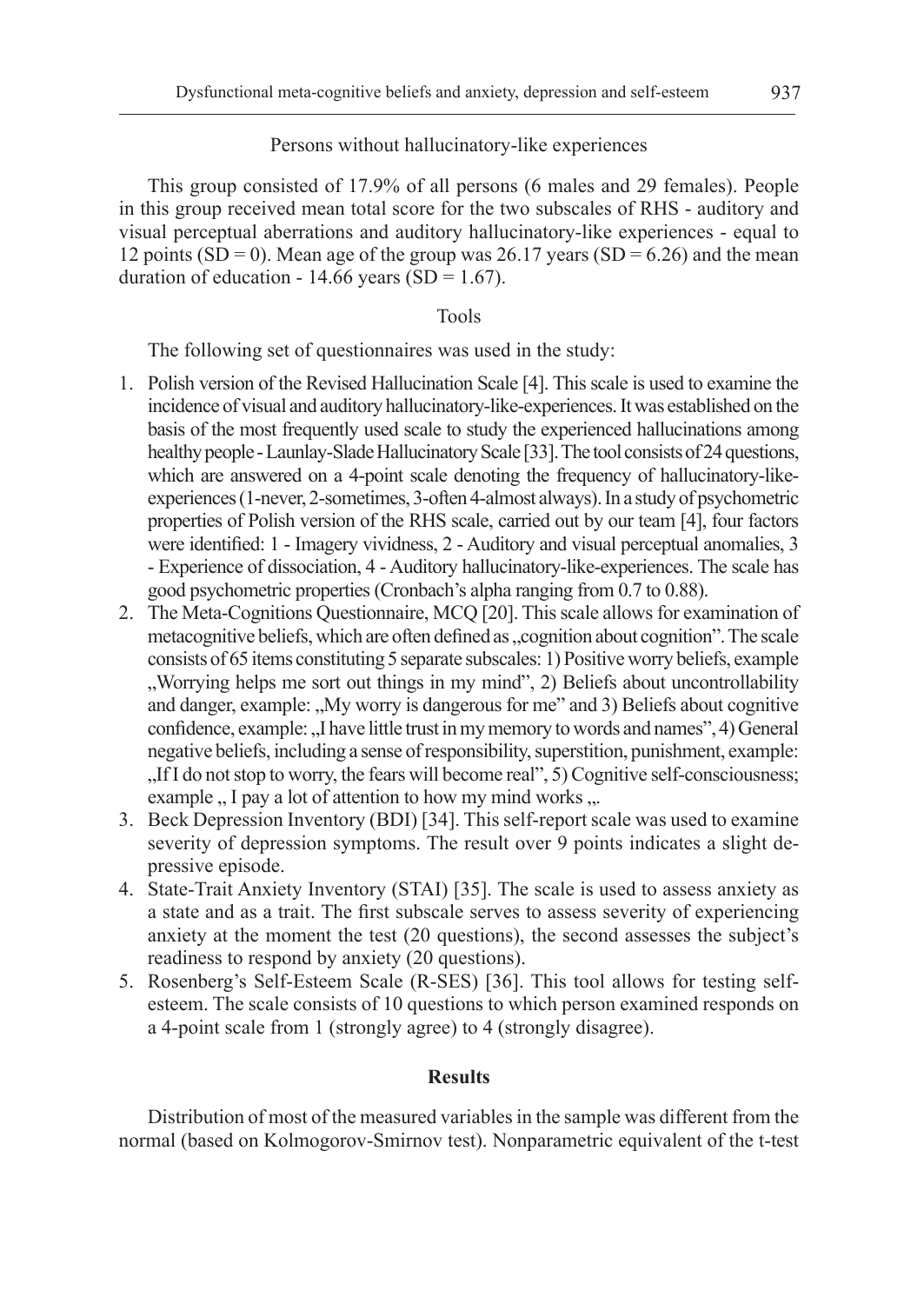for independent groups - Mann-Whitney U test was applied. In case of correlations analysis, nonparametric Spearman rank correlations were performed.

Groups did not differ significantly with respect to age:  $U = 608$ , p $> 0.05$ , and years of education:  $U = 541$ ,  $p > 0.05$ . There were significant differences between groups in terms of mean score on RHS scale:  $U = 0.5$ ,  $p \le 0.001$ .

#### Differences between groups in metacognitive beliefs

A group of people with a high incidence of hallucinatory-like experiences obtained higher scores than the group with a low incidence of hallucinatory-like experiences in the subscale of MCQ measuring positive beliefs about worry:  $U = 501$ ,  $p < 05$  (M  $= 35.23$ , SD = 9.74 vs. M = 30.77, SD = 8.77), beliefs about the inability to control thoughts: U = 375.5, p < 0.001 (M = 33.79, SD = 8.76 vs. . M = 26.94, SD = 8.49), beliefs about cognitive confidence:  $U = 380$ , p <0.001 (M = 20.56, SD = 5.98 vs. M  $= 16.34$ , SD = 4, 34), general negative beliefs about thoughts: U = 433, p < 01 (M =  $25.95$ ,  $SD = 7.81$  vs.  $M = 20.94$ ,  $SD = 5.20$ ), and beliefs about cognitive self-awareness: U = 397.5, p < 0.001 (M = 18.15, SD = 4.02 vs. M = 14.68, SD = 3.65). The results are presented in Table 1.

|                                                   | High freqency of<br>hallicinatory-like<br>experiences<br>$n = 40$ | Lack of hallucinatory-like<br>experiences<br>$n = 35$ |       |             |
|---------------------------------------------------|-------------------------------------------------------------------|-------------------------------------------------------|-------|-------------|
| MCQ subscale                                      | M(SD)                                                             | M(SD)                                                 | U     | р           |
| 1. Positive beliefs about worry                   | 35.23 (9.74)                                                      | 30.77 (8.77)                                          | 501   | < 0.05      |
| 2. Beliefs about uncontrollability<br>of thoughts | 33.79 (8.76)                                                      | 26.94 (8.49)                                          | 375.5 | < 0.001     |
| 3. Beliefs about cognitive<br>confidence          | 20.56 (5.98)                                                      | 16.34 (4.34)                                          | 380   | < 0.001     |
| 4. Negative beliefs about<br>thoughts in general  | 25.95 (7.81)                                                      | 20.94 (5.20)                                          | 433   | ${}_{0.01}$ |
| 5. Beliefs about cognitive<br>self-consciousness  | 18.15 (4.02)                                                      | 14.68 (3.65)                                          | 397.5 | < 0.001     |
| Total result                                      | 132.14 (28.04)                                                    | 109.68 (23.9)                                         | 316   | < 0.001     |

Table 1. **Differences between groups in metacognitive beliefs**

 $M$  – mean; SD – standard deviation;  $t$  – Student's t-statistic; df – degrees of freedom;  $p$  – level of significance

## Differences between groups in emotional variables

In the next stage, the research groups were compared in terms of the severity of depression, anxiety measured as state and trait and global self-esteem. Comparisons between groups indicated significantly higher depression severity measured by BDI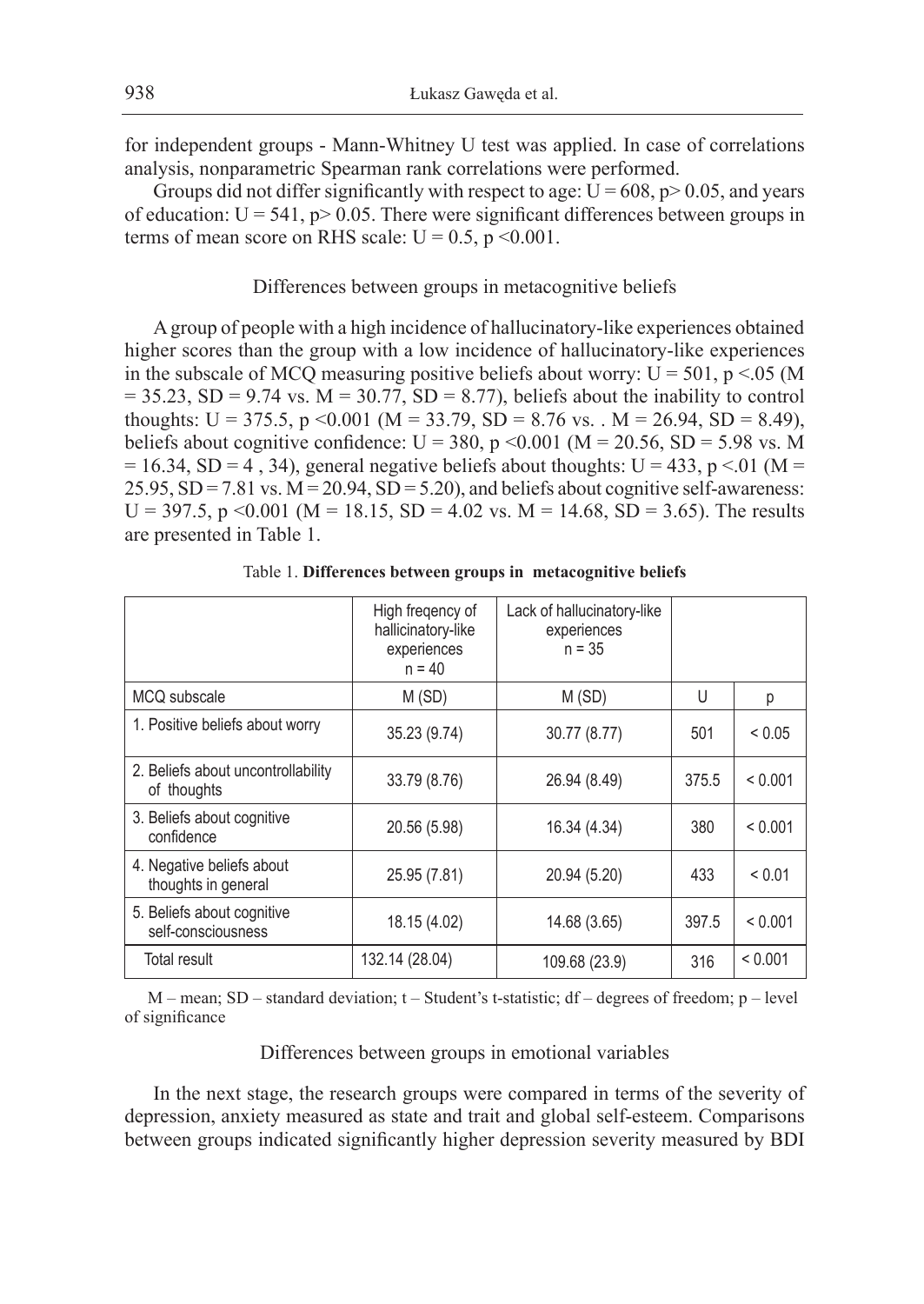in the group with a higher incidence of hallucinatory-like experiences in comparison to the group with a lower frequency of these experiences:  $U = 480$ , p <.05 (M = 9.57,  $SD = 8.56$  vs.  $M = 4.91$ ,  $SD = 4.73$ ). Similarly higher results in bot: the subscale of state:  $U = 424.5$ ,  $p \le 0.01$  (M = 39.51, SD = 10.14 vs. M = 33.11, SD = 7.43) as well as trait anxiety: U = 506.5, p <.05 (M = 43.82, SD = 8.87 vs. M = 39.77, SD = 7.85) and lower global self-esteem at the level of trend:  $U = 549$ ,  $p = 0.1$  (M = 28.95, SD = 6.32) vs.  $M = 31.25$ ,  $SD = 4.73$ ) obtained the group with a higher frequency of hallucinatory -like experiences, as compared to the persons with low frequency of occurrence of hallucinatory-like experiences. The results are shown in Table 2.

|                   | High frequency of hallucinatory-like<br>experiences<br>$n = 40$ | Lack of hallucinatory-like<br>experiences<br>$n = 35$ |       |            |
|-------------------|-----------------------------------------------------------------|-------------------------------------------------------|-------|------------|
|                   | M(SD)                                                           | M(SD)                                                 | U     |            |
| <b>BDI</b>        | 9.57(8.56)                                                      | 4.91(4.73)                                            | 480   | < 0.05     |
| <b>STAI Total</b> | 83.33 (17.43)                                                   | 72.88 (14.08)                                         | 549   | < 0.01     |
| STAI X1           | 39.51 (10.14)                                                   | 33.11 (7.43)                                          | 424.5 | < 0.01     |
| STAI X2           | 43.82 (8.87)                                                    | 39.77 (7.85)                                          | 506.5 | ${}< 0.05$ |
| R-SES             | 28.95 (6.32)                                                    | 31.25 (4.73)                                          | 549   | 0.11       |

Table 2. **Differences between groups in severity of depression, anxiety and global self-esteem**

 $M$  – mean; SD – standard deviation; t – Student's t-statistic; df – degrees of freedom;  $p$  – level of significance ; BDI – Beck Depression Inventory; STAI – State (X1)-Trait (X2) Anxiety Inventory; R-SES – Rosenberg's Self-Esteem Scale

Correlations of hallucinatory-like-experiences with metacognitive beliefs

In addition to auditory and visual hallucinatory-like experiences, the RHS scale has another two subscales that measure the frequency of occurrence of vivid images and dissociative experiences. In this part of analysis the relationships of all RHS subscales with particular metacognitive beliefs measured by MCQ scale were tested. All subtypes of metacognitive beliefs significantly, positively correlated to the overall severity of hallucinatory-like experiences (RHS overall result; rho from 0.243 for positive beliefs about worry to 0.424 for beliefs about the uncontrollability of thoughts), although statistically significant, majority of correlations was relatively weak. Detailed results are presented in Table 3

| Table 3. Correlations of hallucinatory-like-experiences with particular metacognitive beliefs |  |
|-----------------------------------------------------------------------------------------------|--|
|-----------------------------------------------------------------------------------------------|--|

|                                       | $RHS 1 -$ | $RHS 2 -$                | $RHS_3 -$       | $RHS$ 4 –                    | <b>RHS</b>   |
|---------------------------------------|-----------|--------------------------|-----------------|------------------------------|--------------|
|                                       | Imagery   | Auditory                 | Experience      | Auditory                     | Total result |
|                                       | vividness | and visual<br>perceptual | of dissociation | hallucinatory<br>experiences |              |
|                                       |           | anomalies                |                 |                              |              |
| 1. Positive beliefs                   | $0.170*$  | $0.205**$                | $0.242**$       | 0.097                        | $0.243**$    |
| about worry                           |           |                          |                 |                              |              |
| 2. Beliefs about<br>uncontrollability | $0.310**$ | $0.314**$                | $0.387**$       | $0.254**$                    | $0.424**$    |
| of thoughts                           |           |                          |                 |                              |              |

*table continued on next page*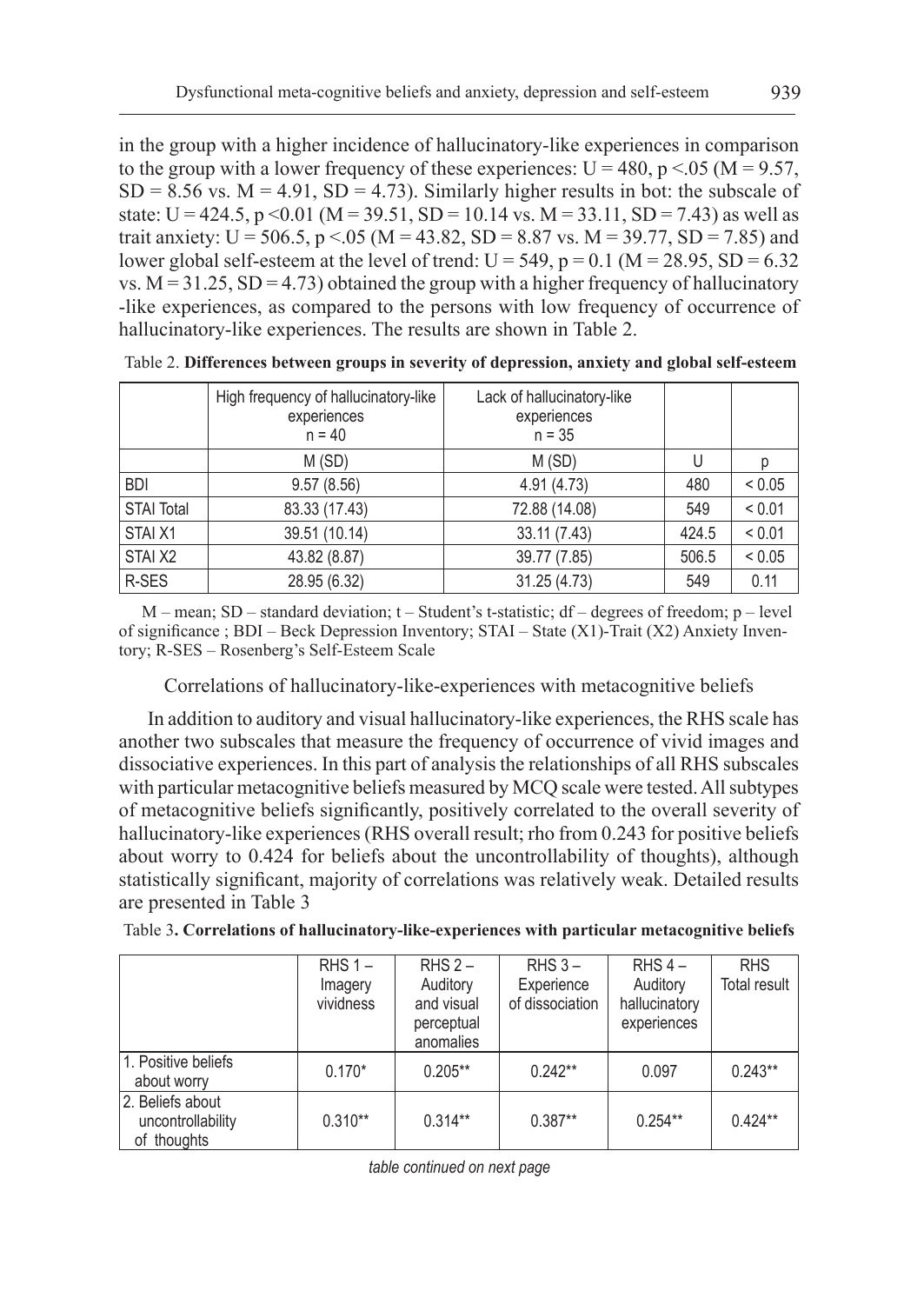| 3. Beliefs about<br>cognitive confidence;           | 0.096     | $0.258**$ | $0.251***$ | $0.204**$ | $0.247**$ |
|-----------------------------------------------------|-----------|-----------|------------|-----------|-----------|
| 4. Negative beliefs<br>about thoughts<br>in general | $0.170*$  | $0.286**$ | $0.224**$  | $0.152*$  | $0.258**$ |
| 5. Beliefs about cognitive<br>self-consciousness    | $0.274**$ | $0.300**$ | 0.134      | $0.156*$  | $0.288**$ |

Nonparametric Spearman's rank correlation Rho.  $*$  – significance level p < 0.05; \*\* – significance level  $p < 0.01$ .

## Correlations of hallucinatory-like-experiences with severity of depression, anxiety and self-esteem

In the next step, all four factors in the RHS scale were correlated with the results obtained by means of scales: BDI, STAI--X1, X2 STAI- and R-SES. All emotional variables were significantly related to the overall result on the scale RHS. The strongest relationships were indicated between dissociative experiences and depression (rho = 0.389), anxiety as a state (rho =  $0.365$ ), anxiety as a trait (rho =  $0.385$ ) and self-esteem (rho = -0.368). Relations between auditory hallucinatory-like experiences and selfesteem and anxiety as a trait proved to be weak and not statistically significant. Also, self-esteem relationships with imagery vividness, and visual and auditory perceptual aberrations were not significant. Detailed results are presented in Table 4

Table 4**. Correlations of hallucinatory-like-experiences with severity of depression and anxiety symptoms and self-esteem**

|            | $R$ HS 1 –<br>Imagery<br>vividness | $RHS$ 2 –<br>Auditory and<br>visual perceptual<br>anomalies | $RHS_3 -$<br>Experience of<br>dissociation | RHS $4-$<br>Auditory halluci-<br>natory experien-<br>ces | <b>RHS</b><br>Total result |
|------------|------------------------------------|-------------------------------------------------------------|--------------------------------------------|----------------------------------------------------------|----------------------------|
| <b>BDI</b> | $0.192**$                          | $0.226**$                                                   | $0.389**$                                  | $0.141*$                                                 | $0.291**$                  |
| STAI X1    | $0.194**$                          | $0.284**$                                                   | $0.365**$                                  | $0.159*$                                                 | $0.306**$                  |
| STAI X2    | $0.169*$                           | $0.257**$                                                   | $0.385**$                                  | 0.116                                                    | $0294**$                   |
| R-SES      | $-0.106$                           | $-0.131$                                                    | $-0.368**$                                 | 0.112                                                    | $0.226**$                  |

BDI – Beck Depression Inventory; STAI – State (X1)-Trait (X2) Anxiety Inventory; R-SES – Rosenberg's Self-Esteem Scale; Nonparametric Spearman's rank correlation Rho. \* – significance level  $p < 0.05$ ; \*\* – significance level  $p < 0.01$ .

## **Discussion**

The results of the presented study suggest that people experiencing relatively frequent auditory and visual hallucinatory-like experiences are characterized by severe dysfunctional metacognitive beliefs. In other words, they assign dysfunctional meaning to their own mental sensations. Moreover, intensification of depressive symptoms measured by the Beck Depression Inventory (BDI) may indicate a subclinical or mild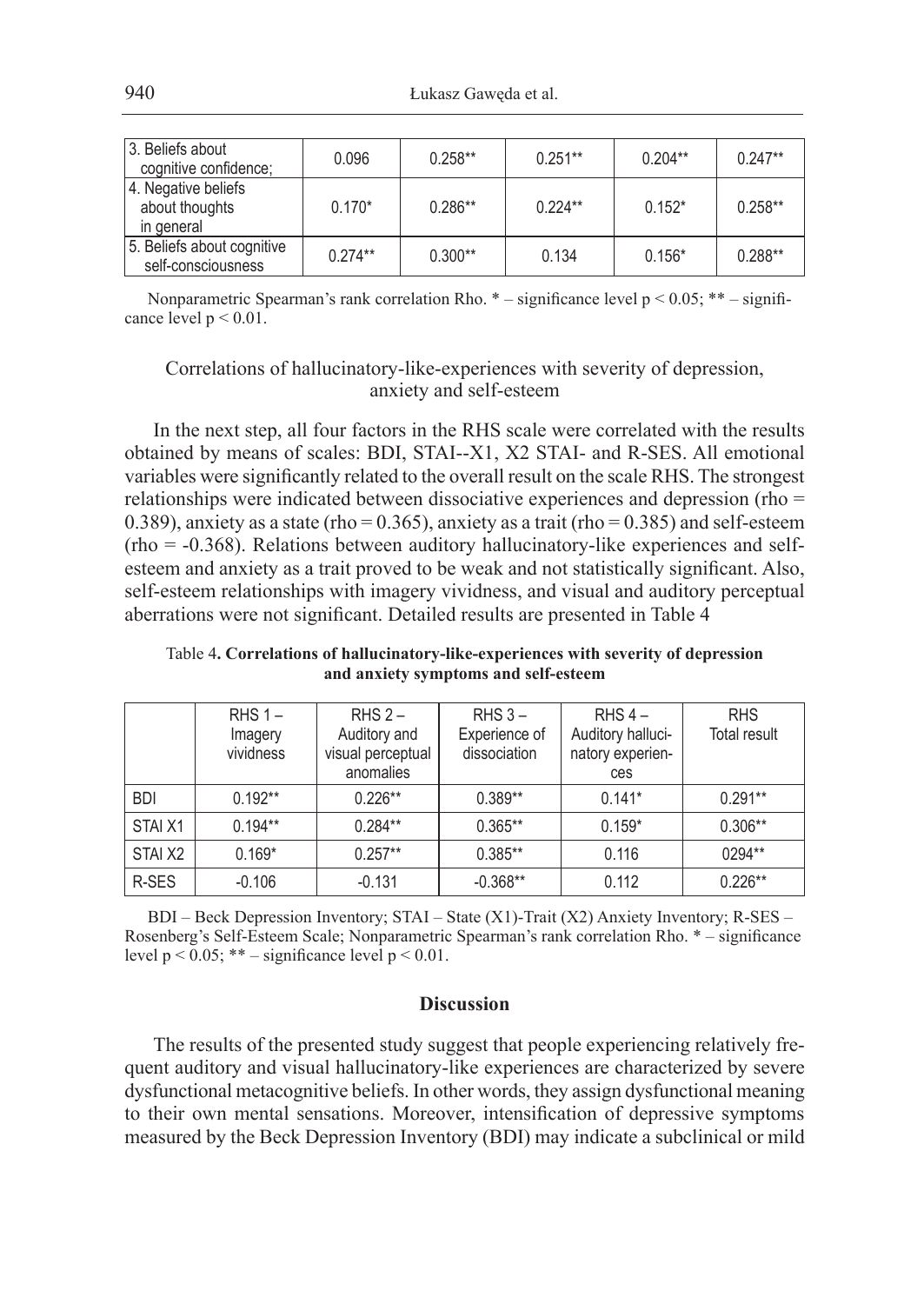exacerbation of depressive symptoms in persons having relatively frequent psychoticlike experiences (BDI> 9). Result in the group without hallucinatory-like experiences on the BDI scale was within the normal range (BDI <9). In the group of people with hallucinatory-like experiences higher severity of anxiety and low self-esteem was also indicated compared to those without hallucinatory-like experiences.

In all subtypes of metacognitive beliefs, the people indicating relatively frequent visual and auditory hallucinatory-like experiences gained higher score (more dysfunctional beliefs) than people without such experiences. The greatest differences between the investigated groups were observed for the belief about uncontrollability of thoughts, beliefs about cognitive self-awareness and beliefs about cognitive confidence. This result suggests an overall increase in dysfunctional assigning meaning to cognitive processes in individuals with visual and auditory hallucinatory-like experiences. Similar results were obtained in other studies of people with hallucinatory-like experiences [23, 37, 38]. Greater severity of dysfunctional metacognitive beliefs was also demonstrated among persons with diagnosed schizophrenia experiencing auditory hallucinations, compared to those non-experiencing them. [21]. However, in the study of Garcia-Montes et al [39] there were no such differences observed. It should be noted that the severity of dysfunctional metacognitive beliefs need not be associated only with hallucinatory experiences. The results of some previous studies also suggest the relationship of beliefs about worry with delusions [40, 41].

In addition to visual and auditory hallucinatory-like experiences, the RHS scale also allows for examining the frequency of other experiences that may lie on a continuum of psychotic symptoms. Therefore, further correlations of all the experiences measured by RHS scale with metacognitive beliefs, and then with emotional variables, were analyzed. All subtypes of metacognitive beliefs were significantly positively associated with the overall RHS scale scores. Beliefs about the controllability of thoughts were most strongly associated with the overall result of the RHS scale (rho  $= 0.42$ ). In the analysis of relationships between metacognitive beliefs and particular subscales of RHS it was indicated that the beliefs about the possibility to control thoughts moderately positively correlated with the dissociative experiences, auditory and visual perceptual distortions and the clarity of the imagination. The weakest link of beliefs about the possibility to control thoughts was observed with auditory hallucinatory-like experiences (rho  $= 0.25$ ). Such result may be due to the relatively low incidence of auditory hallucinatory-like experiences in the studied population (these experiences are most closely related to auditory hallucinations). It was also shown that there is a relationship between beliefs about cognitive self-awareness and the auditory and visual perceptual distortions and with the imagery vividness, in the absence of correlation of these beliefs with dissociative experiences. Increased tendency to focus attention on the process of thinking, which characterizes greater cognitive self-awareness, can reduce the threshold of perception of intrusive experience and consequently increase perceptual anomalies. Baker and Morrison [22] obtained a similar result of higher cognitive self-awareness in individuals experiencing auditory hallucinations. Similar results were obtained in a study of healthy persons with high frequency of hallucinatory -like experiences [24, 37].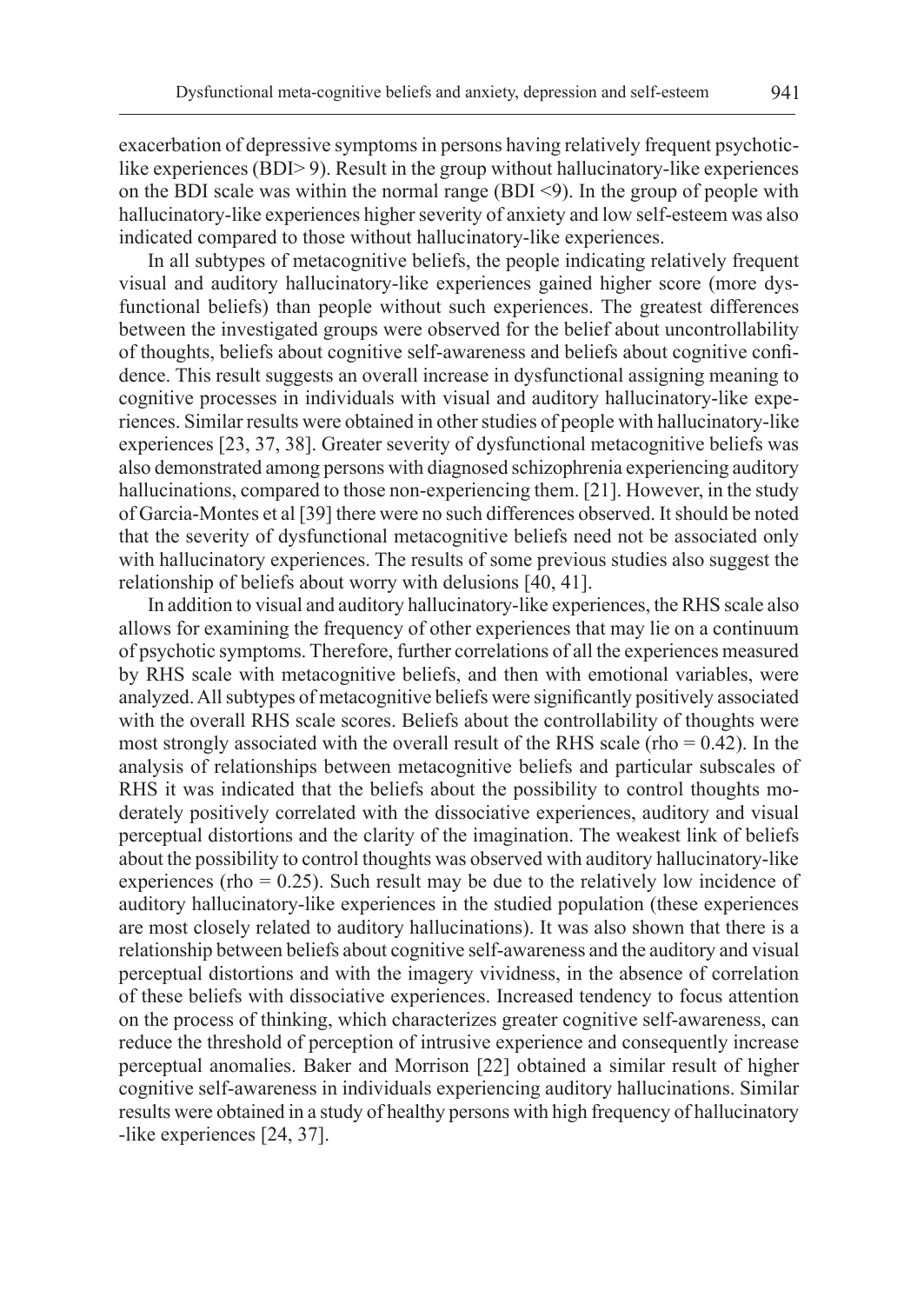The obtained results suggest no specific profile of dysfunctional metacognitive beliefs that would be associated with hallucinatory-like experiences. People diagnosed with schizophrenia exhibit more dysfunctional metacognitive beliefs [21, 38, 42]. However, some studies show a similar profile of metacognitive beliefs in schizophrenia and obsessive-compulsive disorder [42] and panic disorder [21]. One of the reasons for the similarities in the profile of metacognitive beliefs in various mental disorders can be the general level of discomfort. Some studies have shown that the differences between people experiencing hallucinatory-like experiences and those without them disappear in controlling the level of anxiety and depression [43]. Also other studies suggest a stronger relationship of dysfunctional beliefs with depression and anxiety than with the intensification of auditory hallucinations in people with a diagnosis of schizophrenia [44]. These observations seem to be consistent with the proposed by some inseparable association of emotional dysfunctions and psychotic symptoms [45].

Further analyses confirmed the relationship of hallucinatory-like experiences with emotional discomfort. Referring the obtained in the present study results on the Beck Depression Inventory to norms, the group of people exhibiting frequent hallucinatory -like experiences was characterized by subclinical depression, and the group without such experiences scored within the norms These results are consistent with previous reports showing relationship of hallucinatory-like experiences -like experiences with higher levels of anxiety and depression [31, 46]. Although only on the verge of statistical significance, the results of this study, consistent with previous reports, also suggest a lower self-esteem among people with high frequency of auditory and visual hallucinatory-like experiences [32].

Next, associations of all RHS subscales with emotional variables were analyzed. The severity of depression, anxiety and low self-esteem were positively associated with the dissociative experiences, which is consistent with previous reports [47, 48]. At the same time it was the strongest relationship of emotional variables with RHS subscale. Simultaneously; the level of self-esteem was associated only with the dissociative experiences and with the overall result of RHS scale. The weakest relationship of emotional variables was found with the auditory hallucinatory-like experiences. This may be due to the fact that this subscale of RHS represents the most similar to clinical hallucinatory-like experiences, and their incidence in the studied population was relatively the lowest. There was, in turn, observed relationship, though relatively weak, of state and trait anxiety and depression with and the auditory and visual perceptual anomalies. Even weaker, but statistically significant relationship was observed between the severity of the state and trait anxiety and depression with the subscale of clarity of imagination.

Psychotic-like experiences in healthy people are often discussed in the context of factors predisposing to clinical psychotic syndromes [9]. It seems that the mere presence of psychotic- like experiences does not have to be a significant factor predisposing to psychosis. However, as shown in this study, psychotic-like experiences of people from the general population may be associated with psychological distress and dysfunctional metacognitive beliefs. This result is particularly important in the context of factors that predispose to the development of psychosis. In fact it was previously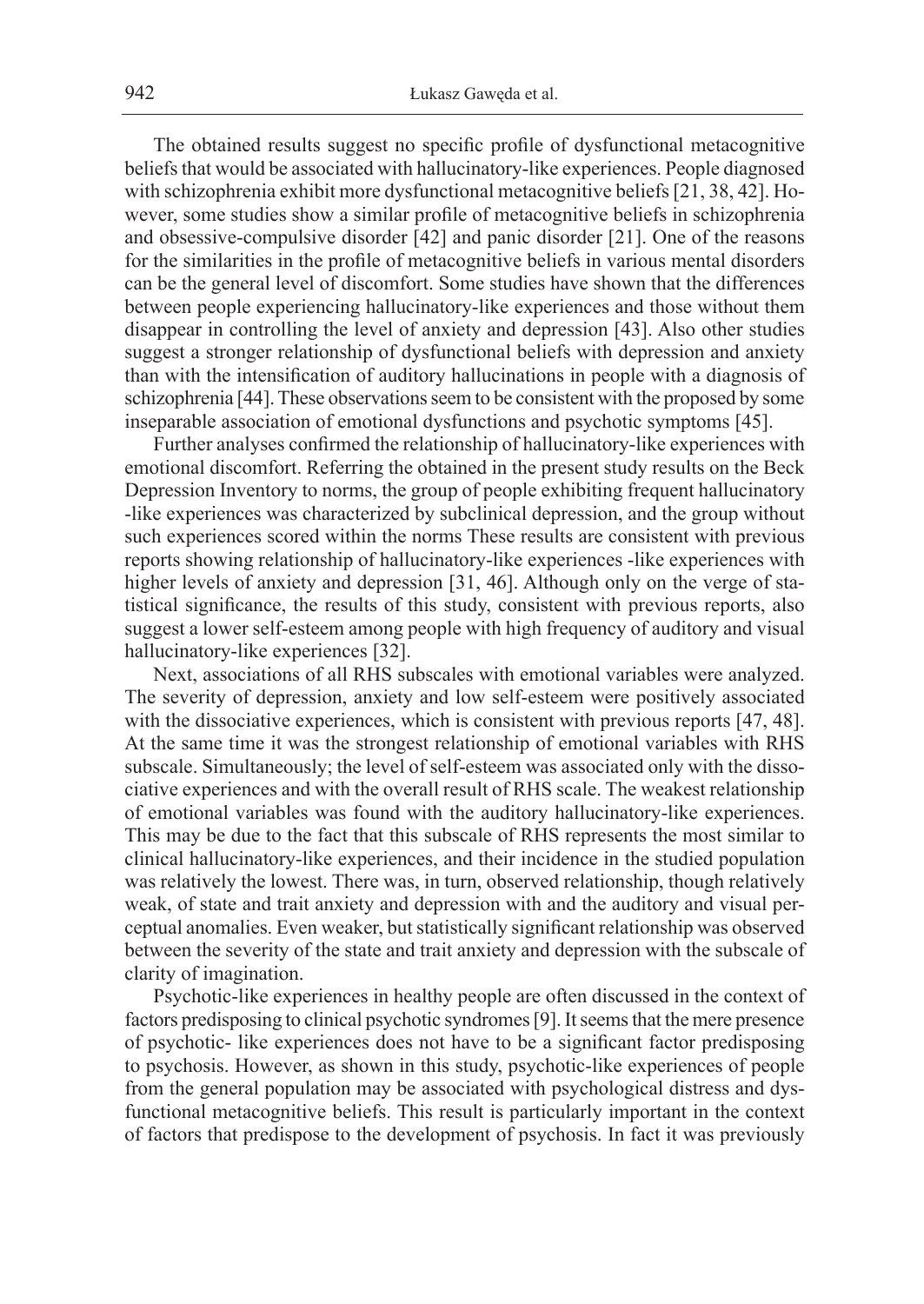shown that it is not the mere presence of psychotic-like experiences [10, 27], but the psychological distress (anxiety and depression) may be a predictor of the development of a psychotic episode.

The clinical relevance of increased distress among individuals with observed psychotic-like experiences is best seen in the need to seek help by these people [49]. The observed emotional and cognitive dysfunctions in individuals with hallucinatorylike experiences may suggest their involvement in the process of psychiatric diagnosis and preventive measures. Currently, such activities are conducted in many centers in the world, resulting in therapeutic programs for those at risk of psychosis (at risk state) or for people in the first psychotic crisis. [50] These interventions are often based on studies of relationships of cognitive and emotional processes, and psychotic experiences, using the model of cognitive-behavioral therapy.

The final conclusions of the study should be considered in the context of the limitations of the methodology used. As lack of mental disorders was assumed no contact in the past with a psychologist and/or psychiatrist. However, the lack of seeking appropriate help need not be tantamount to a lack of mental disorders. In the future, this problem can be solved using the structured clinical interview (e.g. M.I.N.I). The applied methodology (comparisons between groups and correlations) do not allow for cause-and-effect reasoning. It is therefore difficult to draw conclusions whether emotional distress and dysfunctional metacognitive beliefs precede or are a consequence of hallucinatory-like experiences. Only longitudinal studies with several measuring points would allow for cause and effect concluding.. The authors are planning application of such a procedure in the future.

## **Conclusions**

- 1. Occurrence of hallucinatory-like experiences among healthy persons is associated with dysfunctional metacognitive beliefs.
- 2. Higher incidence of these is associated with higher intensity of symptoms of depression, anxiety, and lower global self-esteem.
- 3. In people exhibiting hallucinatory-like experiences subclinical symptoms of depression can be observed In subjects without such experiences the mood was within the norms.
- 4. These experiments, because of their relationship with dysfunctional metacognitive beliefs and intensification of emotional discomfort, may also of mental health clinical interest.

#### **References**

- 1. van Os J, Lonscott, LJ, Myin-Germays, I, Delespaul, P, Krabbendam, L. *A systematic review and meta-analysis of the psychosis continuum: evidence for a psychosis proneness–persistence –impairment model of psychotic disorder*. Psychol. Med. 2009; 39: 179–195.
- 2. Romme MA, Honig A, Noorthoorn EO, Escher AD. *Coping with hearing voices: an emancipatory approach*. Br. J. Psychiatry 1992; 161: 99–103.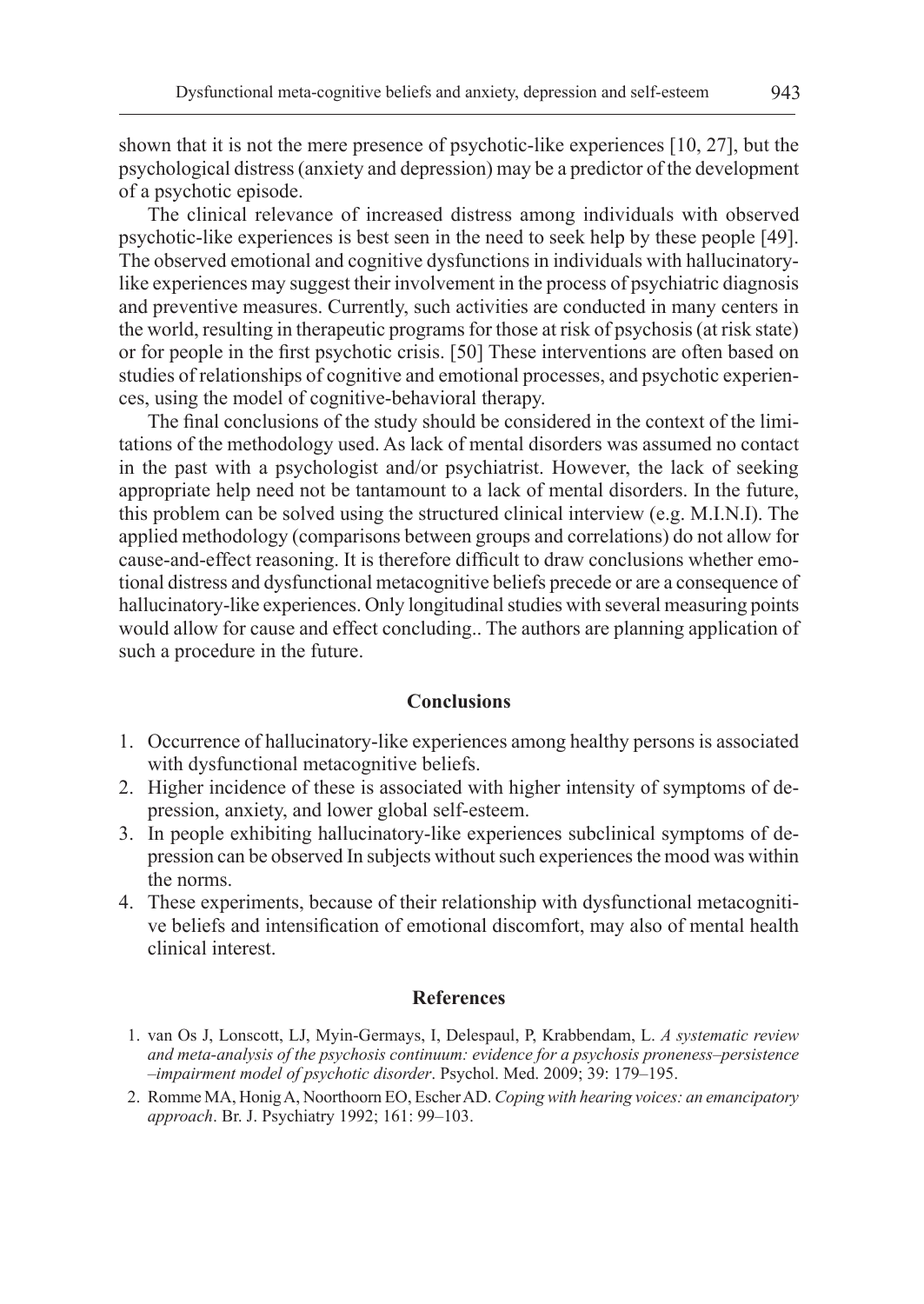- 3. van Os J, Hanssen M, Bijl RV, Ravelli A. *Straus (1969) revisited : a psychosis continuum in the general population?* Schizophr. Res. 2000; 45: 11–20.
- 4. Gawęda Ł, Kokoszka A. *Polska wersja Zmodyfikowanej Skali Halucynacji (RHS) Morrison'a i wsp. (2002). Analiza czynnikowa skali oraz częstotliwość występowania doświadczeń podobnych do omamowych wśród osób zdrowych psychicznie*. Psychiatr. Pol. 2011; 4: 527–543.
- 5. Kokoszka, A. *Altered States of Consciousness: models for psychology and psychotherapy. New York: Springer; 2007.*
- 6. Bentall RP, Slade PD. *Reality testing and auditory hallucinations: a signal detection analysis*. Br. J. Clin. Psych. 1985; 24: 159–169.
- 7. Posey TB, Losch ME. *Auditory hallucinations of hearing voices in 375 normal subjects*. Imagin. Cogn. Pers. 1983; 3: 99–113.
- 8. Tien AY. *Distributions of hallucinations in the population*. Soc. Psych. Psych. Epid. 1991; 26: 287–292.
- 9. Yung AR, Nelson B, Baker K, Bucby JA, Baksheev G, Cosgrave EM. *Psychotic like experiences in a community sample of adolescents: implications for the continuum model of psychosis and prediction of schizophrenia*. Aust. N. Z. J. Psychiatry 2009; 43: 118–128.
- 10. Johnstone EC, Ebmeier KP, Miller P, Owens DG, Lawrie SM. *Predicting schizophrenia: findings from the Edinburgh High-Risk Study*. Br. J. Psychiatry 2005; 186: 18–25.
- 11. Beck AT, Rector N. *Delusions: a cognitive perspective*. J. Cogn. Psychoth. 2002; 16: 455–468.
- 12. Morrison AP. *The interpretation of intrusions in psychosis : an integrative cognitive approach to hallucinations and delusions*. Behav. Cogn. Psychoth. 2001; 29: 257–276.
- 13. Bentall RP. *Illusion of reality: a review and integration of psychological research on auditory hallucinations*. Psychol. Bull. 1990; 107: 82–95.
- 14. Brebion G, Gorman J, Amador X, Malaspina D, Sharif Z. *Source monitoring impairments in schizophrenia: characteristics and associations with positive and negative symptomatology*. Psychiatry Res. 2002; 112: 27–39.
- 15. Allen PP, Johns LC, Fu CHY, Broome MR, Vythelingum GN, McGuire PK. *Misattribution of external speech in patients with hallucinations and delusions*. Schizophr. Res. 2004; 69: 277–287.
- 16. Brunelin J, Combris M, Poulet E, Kellen L, D'Amto T, Dalery J, Saoud M. *Source monitoring deficits in hallucinating compared to non-hallucinating schizophrenia patients*. Eur. Psychiatry 2006; 21: 259–261.
- 17. Allen P, Freeman D, Johns L, McGuire P. *Misattribution of self-generated speech in relation to hallucinatory proneness and delusional ideation in healthy volunteers*. Schizophr. Res. 2006; 84: 281–288.
- 18. Laroi F, Collignon O, van der Linden M. *Source monitoring for actions in hallucinations proneness*. Cogn. Neuropsychiatry 2005; 10: 105–123.
- 19. Morrison AP, Haddock G, Tarrier N. *Intrusive thoughts and auditory hallucinations: a cognitive approach*. Behav. Cogn. Psychother. 1995; 23: 265–280.
- 20. Cartwright-Hatton S, Wells A. *Beliefs about worry and intrusions: the metacognitions questionnaire and its correlates*. J. Anxiety Disord. 1997; 11: 279–296.
- 21. Morrison AP, Wells A. *A comparison of metacognition in patients with hallucinations, delusion, panic disorder and non-patient controls*. Behav. Res. Ther. 2003; 41: 251–256.
- 22. Baker C, Morrison AP. *Cognitive processes in auditory hallucinations: attributional biases and metacognition*. Psychol. Med. 1998; 28: 1199–1208.
- 23. Laroi F, Van der Linden M, Marczewski, P. *The effects of emotional salience, cognitive effort and meta-cognitive beliefs on a reality monitoring task in hallucination-prone subjects*. Br. J. Clin. Psychol. 2004; 43: 221–233.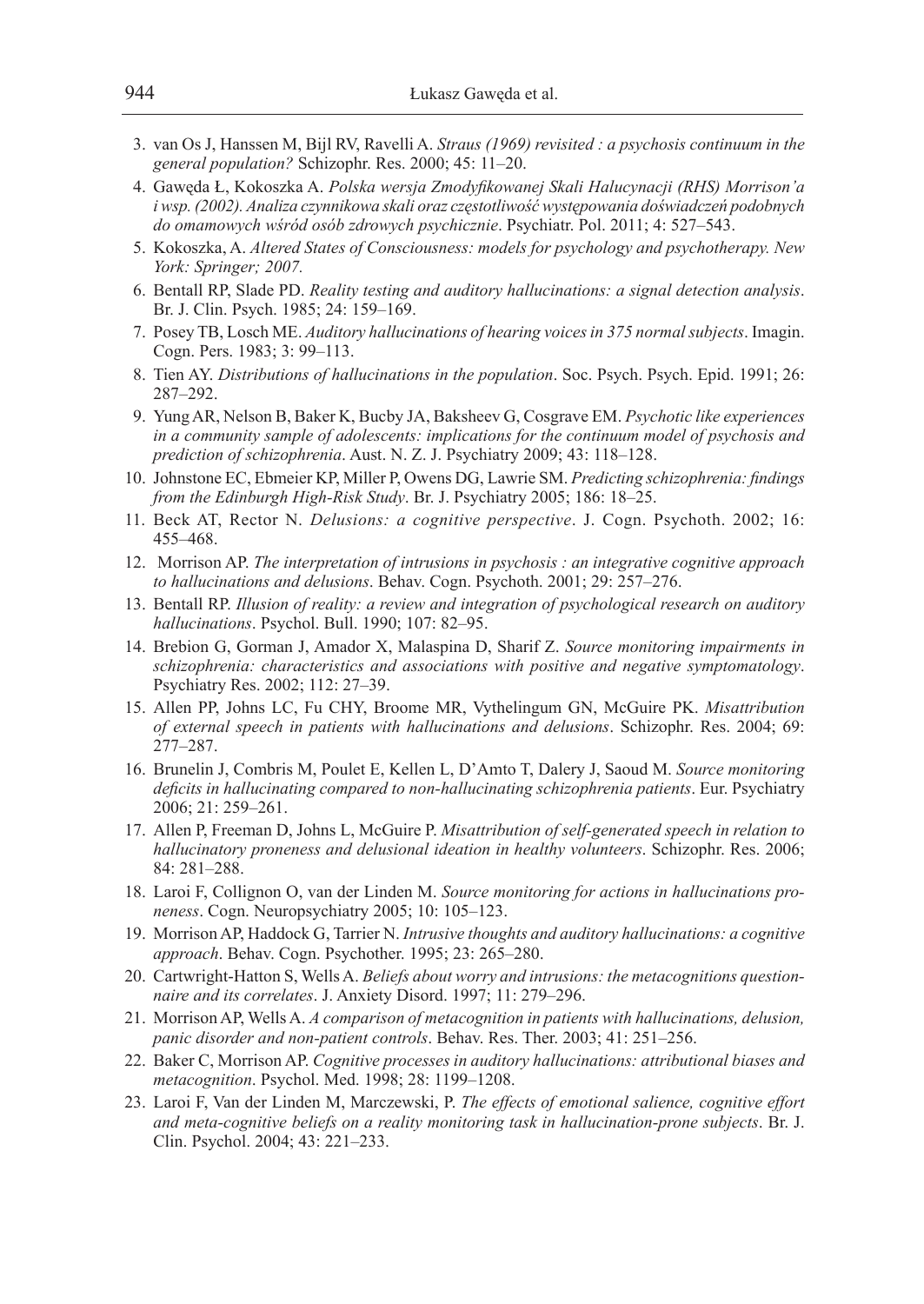- 24. Morrison AP, Wells A, Nothard S. *Cognitive factors in predisposition to auditory and visual hallucinations*. Br. J. Clin. Psych. 2000; 39: 67–78.
- 25. Myin-Germeys I, van Os J. *Stress-reactivity in psychosis: evidence for an emotional pathway to psychosis*. Clin. Psychol. Rev. 2007; 27: 409–424.
- 26. Bebbington PE, Wilkins S, Jones P, Forester A, Murray RM, Toone B, Lewis S. *Life events and psychosis: results from the Camberwell Collaborative Psychosis Study*. Br. J. Psychiatry 1993; 162: 72–79.
- 27. Yung AR, Buckby JA, Cosgrave EM, Killackey EJ, Baker K, Cotton SM, McGorry PD. *Association between psychotic experiences and depression in a clinical sample over 6 months*. Schizophr. Res. 2007; 91: 246–253.
- 28. Nayani TH, David A. *The auditory hallucination: a phenomenological survey*. Psychol. Med. 1996; 26: 177–189.
- 29. Delespaul P, Vries M, van Os J. *Determinants of occurence and recovery from hallucinations in daily life*. Soc. Psych. Psych. Epid. 2002; 37: 97–104.
- 30. Krabbendam L, Janssen I, Bak M, Bilj RV, de Graaf R, van Os J. *Neuroticism and low self-esteem as a risks factors for psychosis*. Soc. Psych. Psych. Epid. 2002; 37: 1–6.
- 31. Paulik G, Badcock JC, Maybery MT. *The multifactorial structure of the predisposition to hallucinate and associations with anxiety, depression and stress*. Pers. Indiv. Differ. 2006; 41: 1067–1076.
- 32. Jones SR, Frenyhough C. *The roles of locus of control and self-esteem in hallucination- and delusion-proneness in a non-clinical sample*. Pers. Indiv. Differ.. 2007; 43: 1087–1097.
- 33. Launay G, Slade PD. *The measurement of hallucinatory predisposition in male and female prisoners*. Pers. Indiv. Differ. 1981; 2: 221–234.
- 34. Parnowski T, Jernajczyk W. *Inwentarz Depresji Becka w ocenie osób zdrowych i chorych na choroby afektywne (ocena pilotażowa)*. Psychiatr. Pol. 1977; 11: 417–25.
- 35. Wrześniewski K, Sosnowski T, Matusiak D. *Inwentarz stanu i cechy lęku. Polska adaptacja STAI.* Warszawa: PTP; 2002.
- 36. Dzwonkowska I, Tabaczek-Lachowicz K, Łaguna M. *Samoocena i jej pomiar: Polska adaptacja skali SES M. Rosenberga*. Warszawa: PTP; 2008.
- 37. Stirling J, Barkus E, Lewis S. *Hallucination proneness, schizotypy and meta-cognition*. Behav. Res. Ther. 2007; 45: 1401–1408.
- 38. Morrison AP, French P, Wells A. *Metacognitive beliefs across the continuum of psychosis: comparisons between patients with psychotic disorders, patients at ultra-high risk and non-patients*. Behav. Res. Ther. 2007; 45: 2241–2246.
- 39. Garcia-Montes JM, Perez-Alvarez M, Balbuena CS, Garcelan PS, Cangas AJ. *Metacotnitions in patients with hallucinations and obsessive-compulsive disorder: The superstition factor*. Behav. Res. Ther. 2006; 44: 1091–1104.
- 40. Startup H, Freeman D, Garety PA. *Persecutory delusions and catastrophic worry in psychosis: developing the understanding of delusions distress and persistence*. Behav. Res. Ther. 2007; 45: 523–537.
- 41. Morrison AP, Wells A. *Relationships between worry, psychotic experiences and emotional distress in patients with schizophrenia spectrum diagnoses and comparisons with anxious and non-patient groups*. Behav. Res. Ther. 2007; 45: 1593–1600.
- 42. Moritz S, Peters MJV, Laroi F, Lincoln TM. *Metacognitive beliefs in obsessive compulsive patients: A comparison with healthy and schizophrenia participants*. Cogn. Neuropsychiatry 2010; 15: 531–548.
- 43. Lobban F, Haddock G, Kinderman P, Wells A. *The role of metacognitive beliefs in auditory hallucinations*. Pers. Indiv. Differ. 2002; 32: 1351–1363.